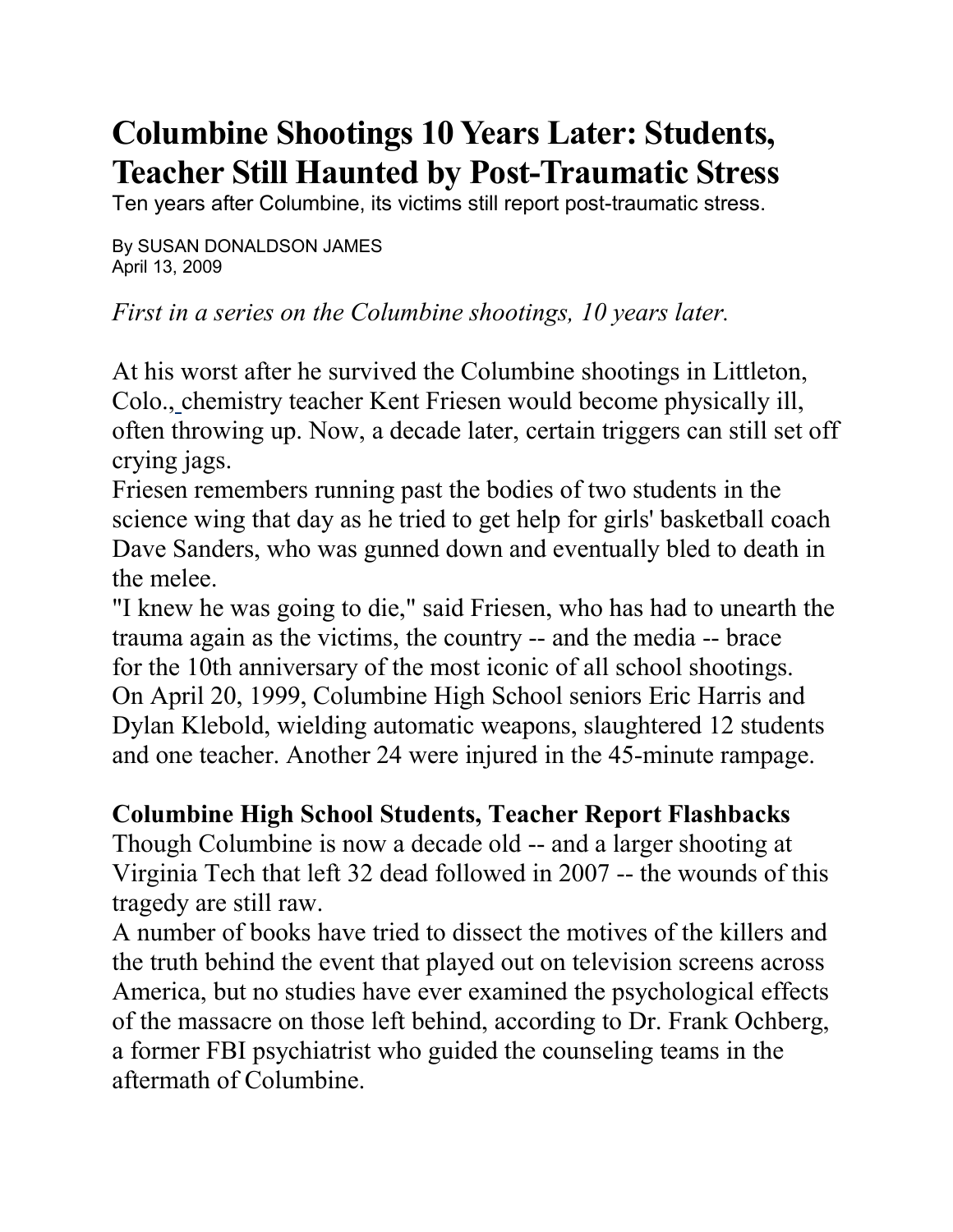"There were relatively few who were right at the heart of [the shootings] and were direct post-traumatic stress syndrome candidates," Ochberg told ABCNews.com. "But there were relatively many for whom Columbine was their Gettysburg."

"It changed them, and if they were young, they grew up fast," he said. "Within that group, some are better and some are worse."

Friesen had been holed down in his classroom for three hours that day, with the incessant blaring of the school alarms, exploding pipe bombs and students' screams.

"A gun and holster is the worst one for me," said the 58-year-old, who has retired from teaching and lives in Littleton. "But you live with it. You learn to cope."

### **Post-Traumatic Stress Lingers**

That takes him back to the frenetic day when Special Weapons and Tactics, or SWAT, teams, as confused as those already inside the school, roughed up Friesen, initially believing he was a suspect. He said the easiest part of [dealing with the shootings](http://abcnews.go.com/International/wireStory?id=7054739) was getting free counseling for his post-traumatic stress disorder, but many never sought help.

"She saved my life," he said of his counselor. "It was the worst thing I have ever gone through," Friesen told ABCNews.com. "Posttraumatic stress can happen to anybody. It's mind-boggling to know that people still don't believe in it. It's real, and it's one of those things that just won't go away unless you get help."

[According to Ochberg, who specializes in treating post-traumatic](http://www.giftfromwithin.org/html/columbin.html)  [stress and the effects of violence,](http://www.giftfromwithin.org/html/columbin.html) "The healthiest thing, hard as it is, is to grieve a loss.

"Grief is good and normal," said Ochberg, the former associate director of the National Institute of Mental Health.

But when distress becomes disorder, post-traumatic stress -- or what was once called "shell shock" or "battle fatigue," is often diagnosed.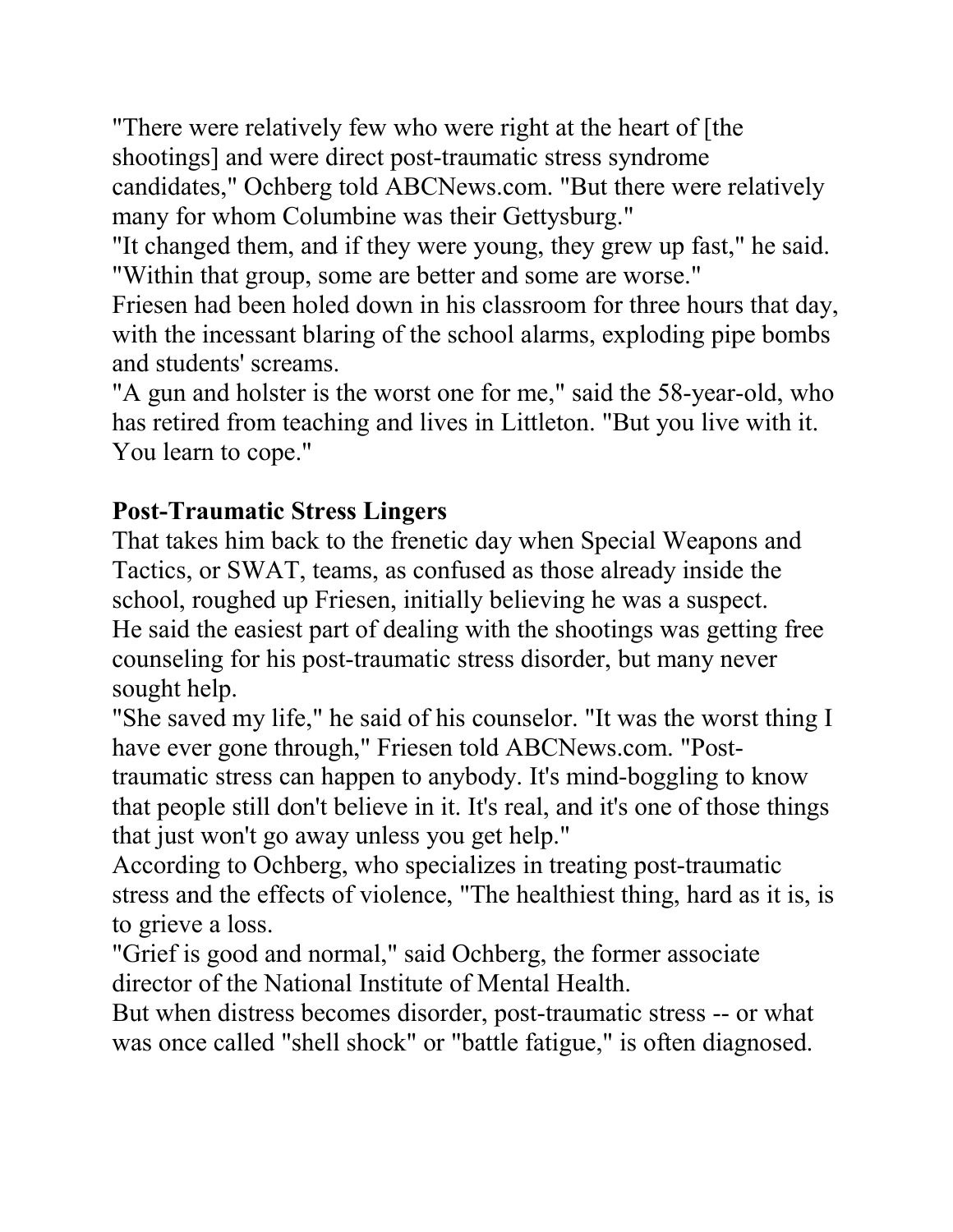### **PTSD is Medical Condition**

"PTSD is when a person undergoes something really traumatic, horrific and terrifying, but their reaction is not proportional," said Ochberg.

"The brain isn't operating the way it should. The equivalent of kidney failure or a ruptured spleen, it becomes a medical condition." Ochberg helped identify PTSD in 1980, when returning Vietnam veterans and rape victims' advocates and counselors reported an array of symptoms: reliving of the event; avoidance of "normal things that you have an appetite for" -- joy, love and food; and a sense of being always "hyped up."

Treatment should be "collegial," attempting to "normalize" the patient's life, "even though the brain is broken," he said. Educating patients about the disorder, re-establishing eating and sleeping patterns and working with "humor and spirituality," is key.

Often, doctors prescribe medication for sleeping, anxiety or depression.

Sometimes Ochberg allows the patient to experience flashbacks in a controlled and safe setting, so eventually they become less debilitating.

"Together, we try to get our arms around it," he said. "You can actually grow from it."

"It says nothing bad about you if you've got PTSD," said Ochberg. "That's what you got. You were in the fire and got burned. Some people deal with burns better than others."

## **Shooters Paralyzed Teen**

Such was the case with Anne-Marie Hochhalter, who got shot in the chest and was permanently paralyzed from the waist down. Eighteen months after the massacre, her mother committed suicide and an experimental treatment to try to help her walk again failed. Now 27, Hochhalter said she has climbed out of a "dark hole" and has forgiven the shooters.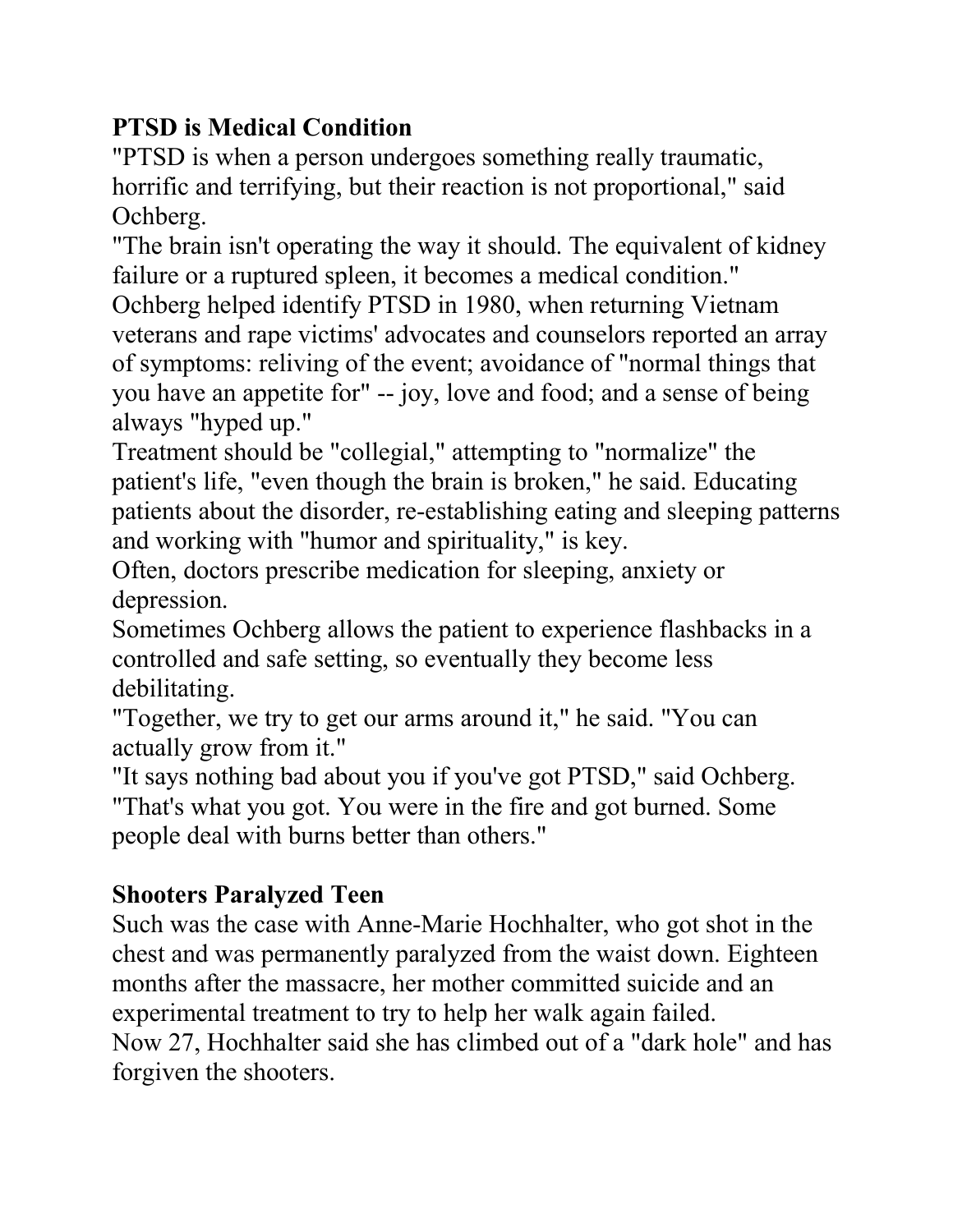Today, after four surgeries, Hochhalter, Columbine's so-called "miracle girl" has a degree in business management and is a part-time manager at a local Bath and Body Works store.

"It's not at the forefront of my mind," she said in talking about what she'd endured," she told ABC's Kate Snow in an interview to air on ABC's "Good Morning America." "And it, it helped me, you know, [to] believe in faith as well that I'm here for a reason. ... I have a lot more to give to the world."

"I've tried to move on, you know, with my life. But I do think about it sometimes, with the anniversary coming up."

But like other students and teachers who survived the shootings, flashbacks still persist.

### **Nail Polish Sets off Flashbacks**

Hochhalter said the smell of nail polish or formaldehyde can set her off, reminding her of her recovery in the hospital, where doctors stitched up a hole in her vena cava, a pair of veins that deliver blood to the heart, and literally glued her liver back together.

Automobile "backfirings are probably the worst, and fireworks," she said. "I can't do fireworks at all.

Others haven't fared so well, and the fallout of Columbine has sent them on a downward spiral.

At 16, Mark Taylor survived a barrage of rapid-fire bullet wounds (somewhere between six and 13), but the years that followed have been tough. Today, Taylor lives with PTSD and mental illness, according to his father, a janitor who lives in Denver.

"For about two years, he was doing really good," Mark Taylor Sr. told ABCNews.com. "Then he had a mental breakdown. He used to be normal, and now it's almost like talking to a blank wall."

Taylor, who was once close to his son, has not talked to his son in months. Young Mark and his mother live with a relative in Espanola, N.M., surviving on food stamps and disability income. When ABCNews.com talked to Mark, his speech was slurred and incoherent.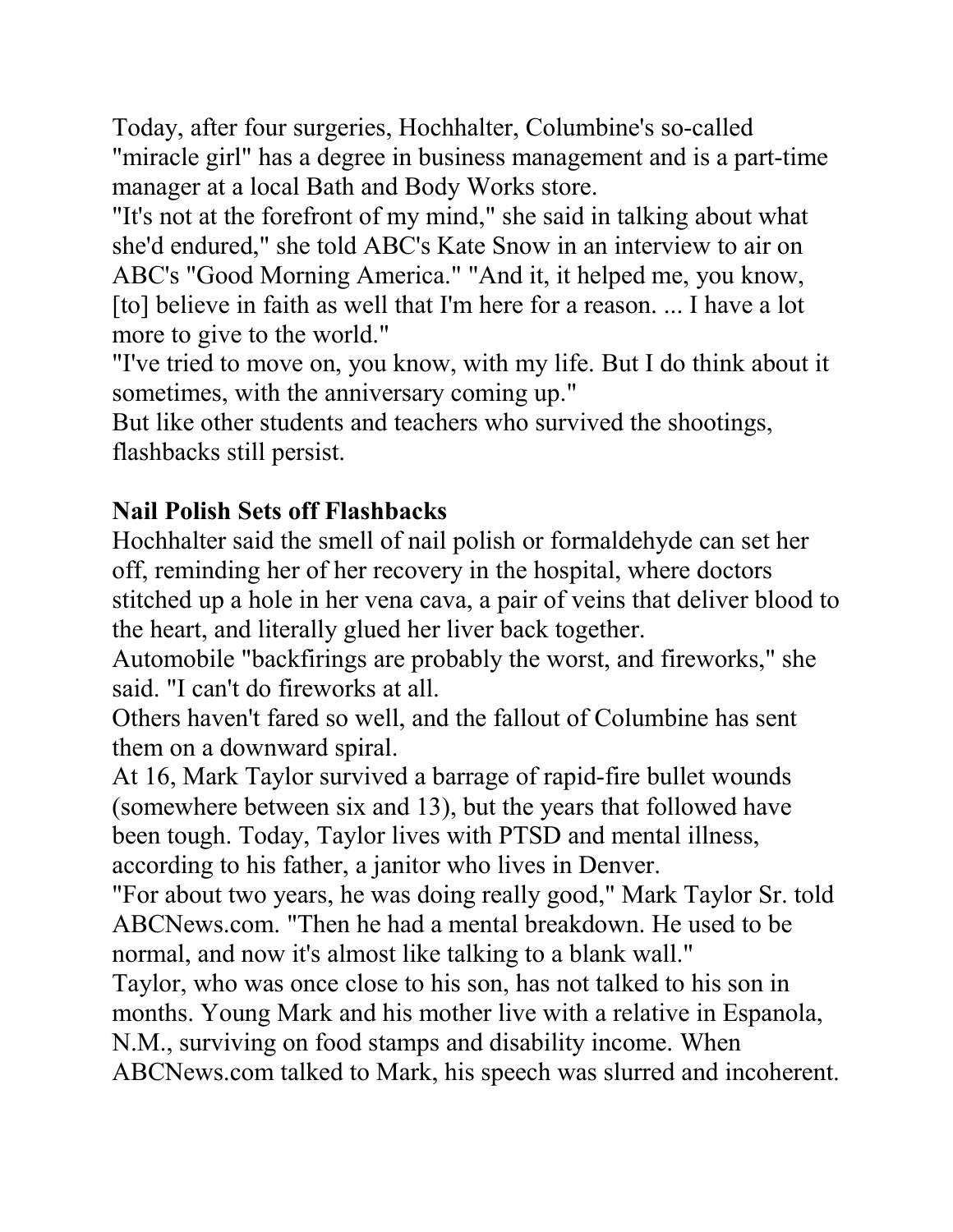His mother, Donna Taylor, was equally distraught. "We are living like gypsies," she said.

"I need help so much," she told ABCNews.com, intermittently coughing and crying. "I'm so scared. He's almost choked me several times. He cannot think logically anymore."

Mark could only manage to say, "I don't want to talk about it anymore. It's America's guilt."

His father described Mark as "paranoid and delusional," and said mental health officials diagnosed his son with a genetic bipolar disorder that was exacerbated by the trauma of Columbine. Mark, whom police referred to as "dead kid walking," was hit when the killers aimed at students sitting on the grassy knoll adjacent to some steps. He fell to the ground and played dead while three others escaped uninjured.

### **'Bowling for Columbine'**

He spent 36 days in the hospital and was tutored during his convalescence but never graduated from high school. "It was pretty horrific," said his father. "Basically, you're in shock."

After the shootings, Mark participated in the making of Michael Moore's 2002 anti-gun documentary, "Bowling for Columbine," and wrote a book about his inspirational recovery, "I Asked, God Answered: A Columbine Miracle."

The book logged some sales early on, but Mark was "not in a state" to promote it, said a spokesman for Tate Publishing, which released the book in 2006.

Donna and Mark Taylor, who have six other children, divorced in the aftermath of Columbine. Their son experienced several mental breakdowns and was hospitalized three times, according to both parents.

Mark's mother believes the antidepressants doctors prescribed were "killing" her son, and she took him off all medications. In 2006, they began a three-year odyssey moving from Colorado to Kansas City to